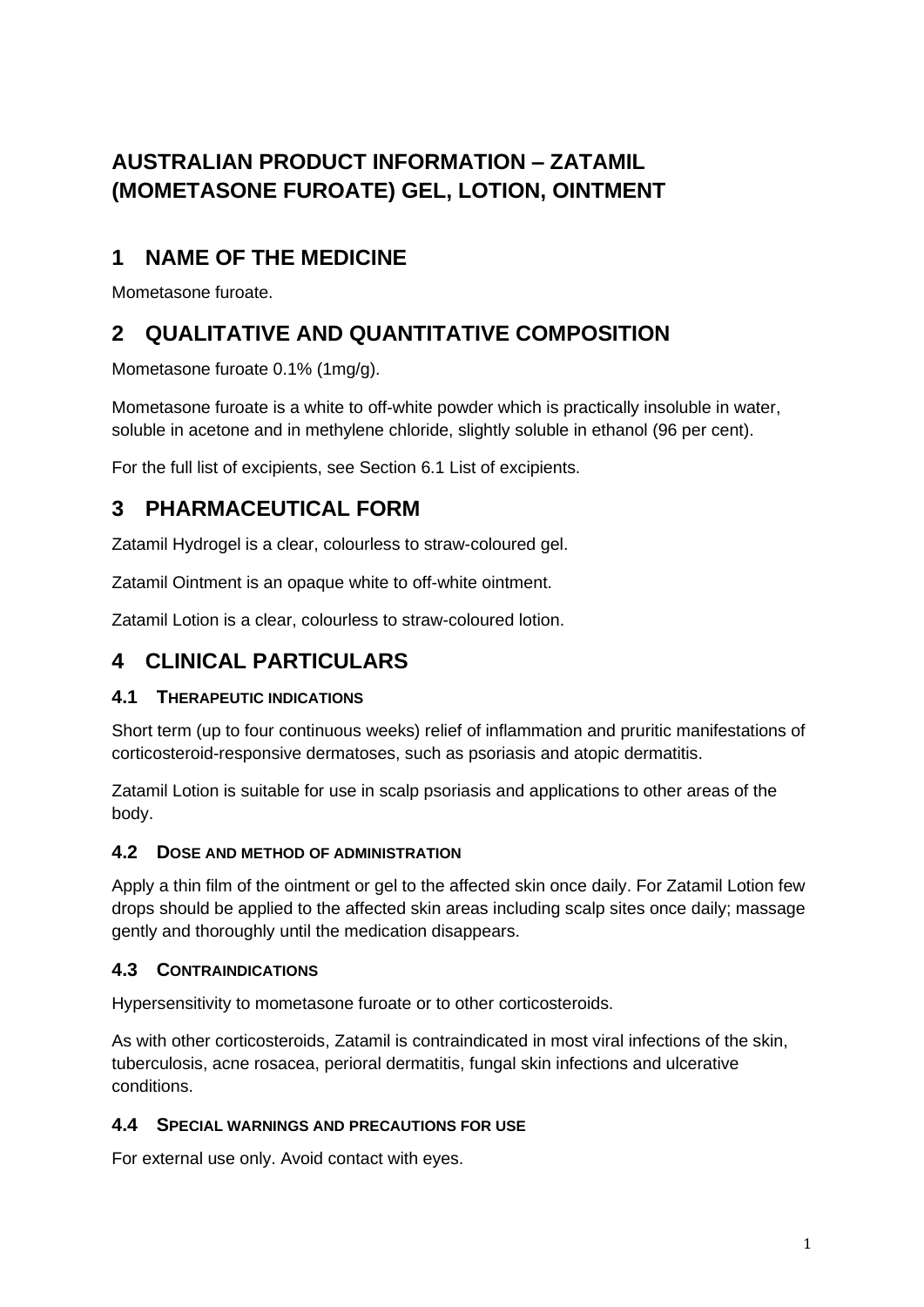If irritation or sensitisation develops, treatment should be discontinued and appropriate therapy instituted.

In the presence of an infection, an antibacterial or antifungal agent, as appropriate should be added to the treatment regimen. If the infection does not resolve promptly, corticosteroid therapy should be discontinued until the infection is controlled.

As with all topical corticosteroids in general, systemic absorption will be increased if the product/s is/are applied to large areas of the body, under occlusion, where the epidermal barrier is compromised and where the treatment is long-term. These considerations are especially important in infants and children due to the larger skin surface to bodyweight ratio and the possibility of occlusive napkins and plastic pants being used. Use of corticosteroids in children should be limited to the lease amount required for therapeutic effect.

#### **Use in the elderly**

Clinical studies in adults have typically included elderly patients. No overall differences in safety or effectiveness were observed between these subjects and younger subjects and other reported clinical experience has not identified differences in responses between the elderly and younger patients. However, greater sensitivity of older individuals cannot be ruled out.

#### **Paediatric use**

The use of mometasone furoate 0.1% once daily has been documented in a number of studies in children from 7 months to 12 years of age, with moderate to severe dermatitis involving at least 15% of the body surface area. Duration of treatment was usually only for 3 weeks, with up to 6 weeks in one study. No skin thinning was observed in any of these studies or change in plasma cortisol levels, where this was monitored. In general, mometasone furoate was well tolerated. Local reactions were minor, eg. stinging, and occurred in few patients. However, although mometasone appears to be safe in young children and may have less effect on the HPA axis than other corticosteroids of similar strength, caution is advised when prescribing mometasone or any other corticosteroid for prolonged use in children. Care should be taken that application sites in infants and young children are not occluded with tightly fitting napkins or plastic pants.

#### **Effects on laboratory tests**

No data available.

#### **Visual Disturbance**

Visual disturbance may be reported with systemic and topical corticosteroid use. If a patient presents with symptoms such as blurred vision or other visual disturbances, the patient should be considered for referral to an ophthalmologist for evaluation of possible causes which may include cataract, glaucoma or rare diseases such as central serous chorioretinopathy (CSCR) which have been reported after use of systemic and topical corticosteroids.

#### **4.5 INTERACTIONS WITH OTHER MEDICINES AND OTHER FORMS OF INTERACTIONS**

No data available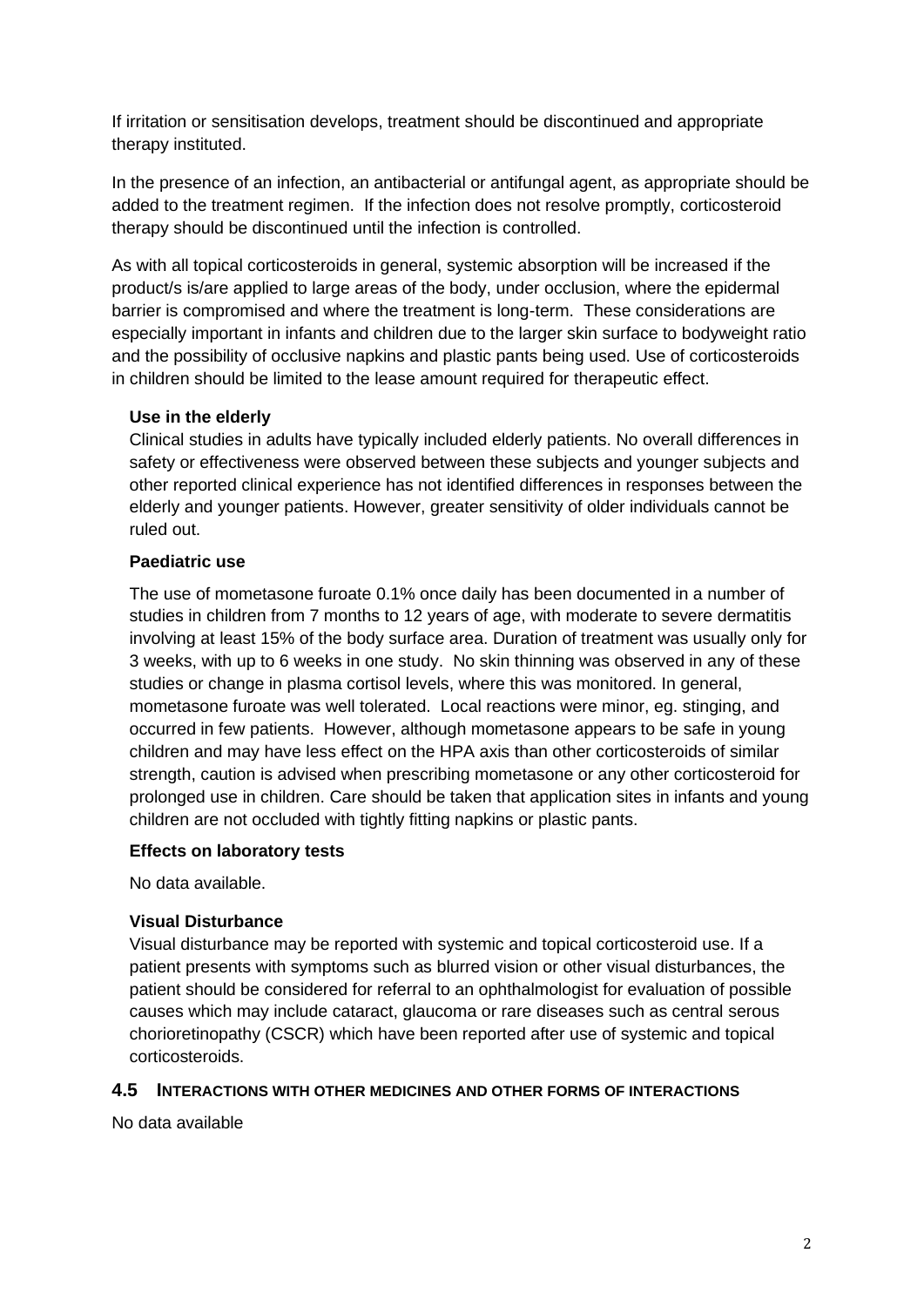### **4.6 FERTILITY, PREGNANCY AND LACTATION**

#### **Effects on fertility**

No data available.

#### **Use in pregnancy – Pregnancy Category B3**

Category B3: Drugs which have been taken by only a limited number of pregnant women and women of childbearing age, without an increase in the frequency of malformation or other direct or indirect harmful effects on the human foetus having been observed. Studies in animals have shown evidence of an increased occurrence of foetal damage, the significance of which is considered uncertain in humans.

As with corticosteroids in general, studies with mometasone furoate in animals have shown teratogenic effects when administered systemically at relatively low dosage levels. There are no adequate and well controlled studies of the teratogenic effects of corticosteroids in pregnant women. Topical corticosteroids should be used with caution during pregnancy and only if the potential benefit to the patient outweighs the potential risk to the foetus.

Drugs of this class should not be used on pregnant patients in large amounts or for prolonged periods of time.

#### **Use in lactation**

Systemically administered corticosteroids are secreted into breast milk but the quantities are too low to have a deleterious effect on the infant. It is not known if topically applied mometasone furoate will be absorbed in sufficient quantity to produce detectable levels in breast milk. Therefore, topical mometasone furoate should be used with caution during breastfeeding and only if the potential benefits to the mother outweigh the potential risks to the infant. Temporary cessation of breastfeeding during treatment may also be considered.

#### **4.7 EFFECTS ON ABILITY TO DRIVE AND USE MACHINES**

The effects of this medicine on a person's ability to drive and use machines were not assessed as part of its registration.

### **4.8 ADVERSE EFFECTS (UNDESIRABLE EFFECTS)**

## **Table 1: Adverse drug reactions in patients treated with mometasone furoate 0.1% w/w dosage forms Adverse drug reactions** ┱

|                                              | Adverse drug reactions |                     |
|----------------------------------------------|------------------------|---------------------|
| System organ class                           | Frequency category     |                     |
|                                              | Very rare $(1/10,000)$ | Not known.          |
| <b>Infections and</b><br><b>infestations</b> | <b>Folliculitis</b>    | Infection, Furuncle |
| Eye disorders                                |                        | Vision blurred      |
| <b>Nervous system</b><br>disorders           | Burning sensation      | Paraesthesia        |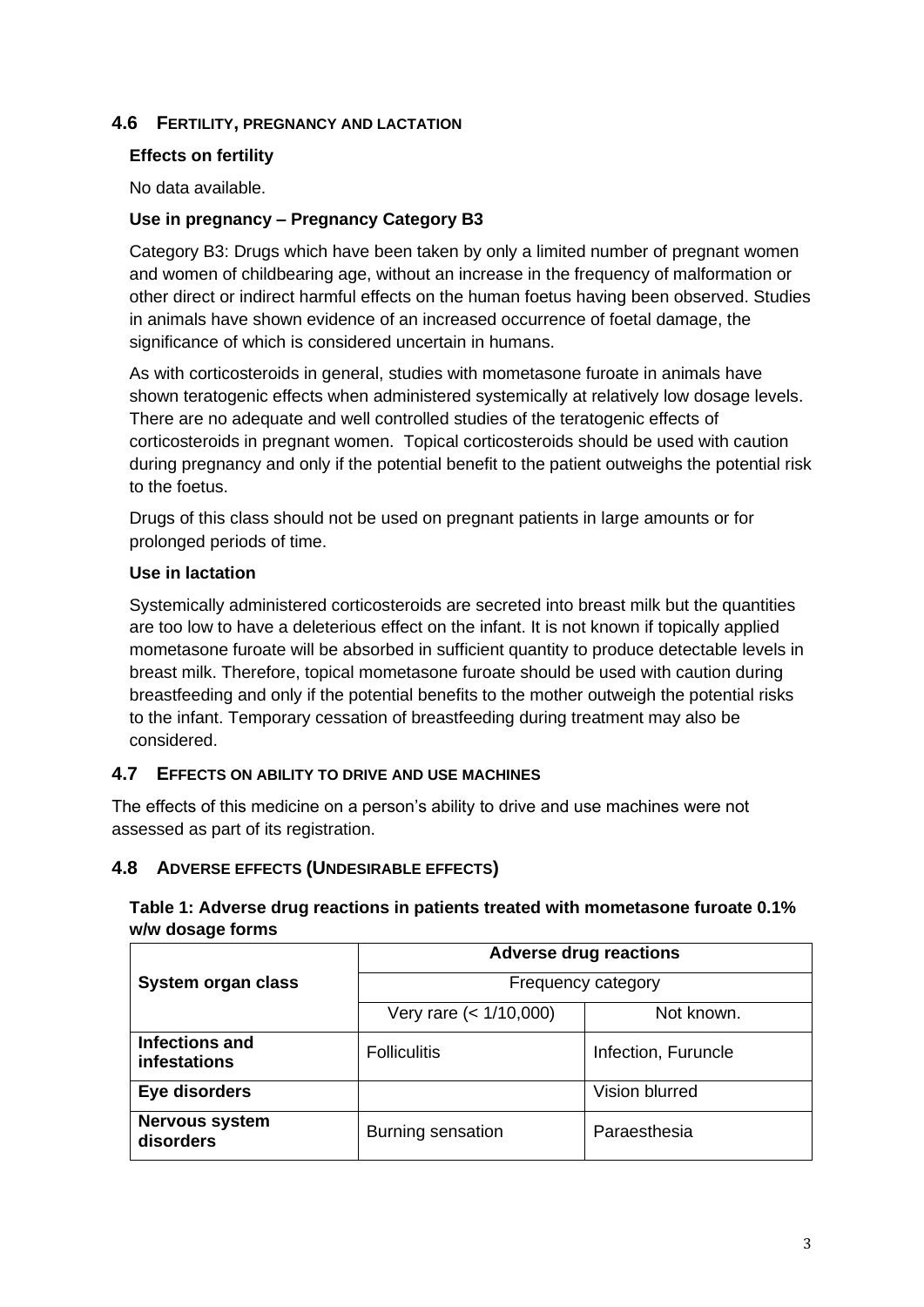| <b>Skin and subcutaneous</b><br>tissue disorders                  | <b>Pruritis</b> | Dermatitis contact, skin<br>hypopigmentation,<br>hypertrichosis, skin striae,<br>dermatitis acneiform, skin<br>atropy |
|-------------------------------------------------------------------|-----------------|-----------------------------------------------------------------------------------------------------------------------|
| <b>General disorders and</b><br>administration site<br>conditions |                 | Application site pain,<br>application site reactions                                                                  |

In general, mometasone furoate 0.1%, applied once daily, without occlusion, appears to be well tolerated.

#### **Local adverse reactions:**

Mild to moderate stinging, itching, burning, mils skin atrophy and acneform reactions have been reported in less than 5% of patients.

Other less common reactions reported in less than 1% of patients include erythema furunculosis, dermatitis, abscess, aggravated allergy, disease exacerbation, paraesthesia, dry skin, pimples, folliculitis and popular and pustular formation.

Infrequent local reactions reported with other topical corticosteroids: irritation, hypertrichosis, hypopigmentation, perioral dermatitis, allergic contact dermatitis, maceration of the skin, secondary infection, striae and milaria.

#### **Systemic adverse reactions**

Similarly to other topical corticosteroids, mometasone furoate has the potential to suppress the HPA axis. However, in clinical studies of up to 6 weeks duration, the application of mometasone 0.1% once daily, without occlusion, did not affect plasma cortisol

#### **Reporting suspected adverse effects**

Reporting suspected adverse reactions after registration of the medicinal product is important. It allows continued monitoring of the benefit-risk balance of the medicinal product. Healthcare professionals are asked to report any suspected adverse reactions at [www.tga.gov.au/reporting-problems.](http://www.tga.gov.au/reporting-problems)

### **4.9 OVERDOSE**

Prolonged use over large areas of the body can suppress pituitary adrenal function resulting in secondary adrenal insufficiency. Infants and young children are likely to be particularly susceptible to HPA axis suppression, Cushing's syndrome and growth suppression under these conditions<sup>i</sup>. Appropriate symptomatic treatment is indicated. Acute hypercorticoid symptoms are virtually reversible. Treat electrolyte imbalance, if necessary. In cases of chronic toxicity, slow withdrawal of corticosteroids is advised.

If a large amount of Zatamil is accidentally ingested, particularly by a child, contact the Poisons Information Centre. For information on the management of overdose, contact the Poisons Information Centre on 13 11 26 (Australia).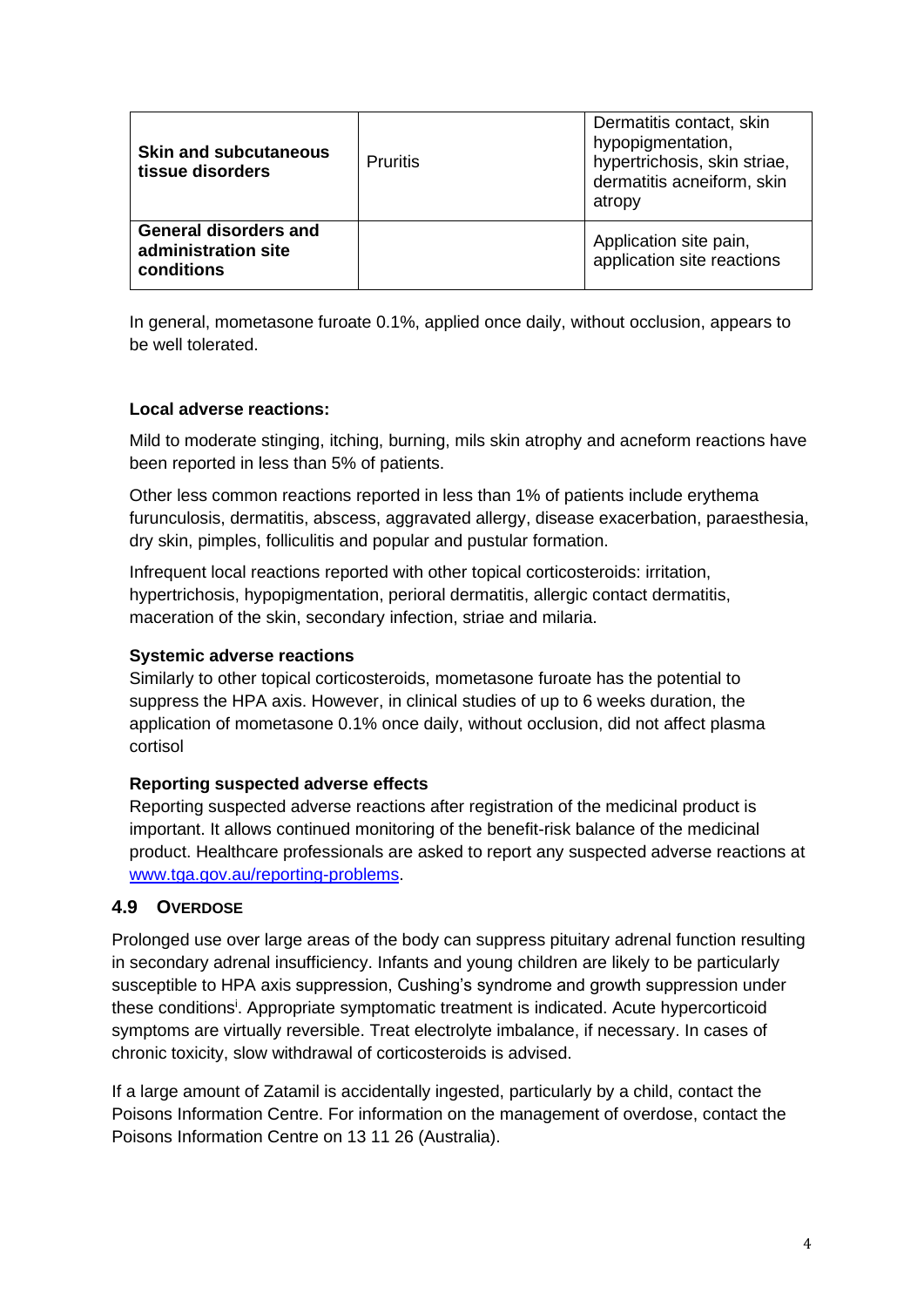# **5 PHARMACOLOGICAL PROPERTIES**

#### **5.1 PHARMACODYNAMIC PROPERTIES**

#### **Mechanism of action**

Mometasone furoate is a synthetic 16α-methyl analogue of beclomethasone for topical use exhibiting anti-inflammatory, anti-pruritic and vasoconstrictor properties.

In laboratory animals, mometasone furoate exhibits potent topical anti-inflammatory activity but approximately half of the suppressive effect on the hypothalamic pituitary adrenal (HPA) axis when compared with equivalent doses of betamethasone valerate. The topical to systemic potency ratio of mometasone furoate is approximately three to ten times that of betamethasone valerate in animal studies.

Mometasone has high lipophilicity and displays greater *in vitro* affinity for glucocorticoid receptors in rat epidermis than betamethasone dipropionate. In humans, using inhibition of UV-B induced erythema as an indicator of anti-inflammatory effect, 0.1% mometasone was found to be equipotent with methylprednisolone aceponate 0.1%<sup>ii</sup> and 2- to 4-fold better than betamethasone valerate 0.1% and betamethasone dipropionate 0.05%<sup>iii</sup> in preventing inflammation.

### **Clinical trials**

The Adminstrative Appeals Tribunal decision provided that equivalence could be established on the satisfactory completion of vasoconstriction assays conducted in accordance with the U.S. Department of Health and Human Services, Food and Drug Administration, Guidance for Industry, Guidance Topical Dermatologic Corticosteroids: *in vivo bioequivalence*, Issue Date: 2 June 1995.

The sponsor submitted satisfactory vasoconstriction assays in compliance with the U.S. Department of Health and Human Services, Food and Drug Administration, Guidance for Industry, Guidance Topical Dermatologic Corticosteroids: *in vivo bioequivalence*, Issue Date: 2 June 1995.

### **5.2 PHARMACOKINETIC PROPERTIES**

Following topical application of radiolabelled mometasone furoate in animals, systemic absorption was minimal in all species studied, ranging from approximately 2% in dogs to 11% in rabbits over a five to seven day period.

In a human study<sup>iv</sup>, only 0.7% of  $[H<sup>3</sup>]$ mometasone was absorbed into the systemic circulation, after an 8-hour contact time, from an ointment base applied to intact skin, without occlusive dressing. However, only 1.6% of the dose had diffused into the skin while 94% remained on the skin surface. In a similar study, 0.4% was absorbed systemically from a 0.1% mometasone cream.

Another study<sup>v</sup> in healthy volunteers found that after repeated application of 10g/day of 0.1% mometasone ointment, under occlusion, for 20 hours/day. For 5 days plasma levels of about 100pg/mL of mometasone furoate were achieved. No metabolites were detected in plasma. Only 0.00076% of the total topically administered dose was excreted in the urine as mometasone furoate, its 6β-hydroxy metabolite and mometasone itself. Cortisol levels were not affected. In this study, after a single application of 24 hours duration, plasma concentrations peaked at 130pg/mL after 12 hours and declined rapidly after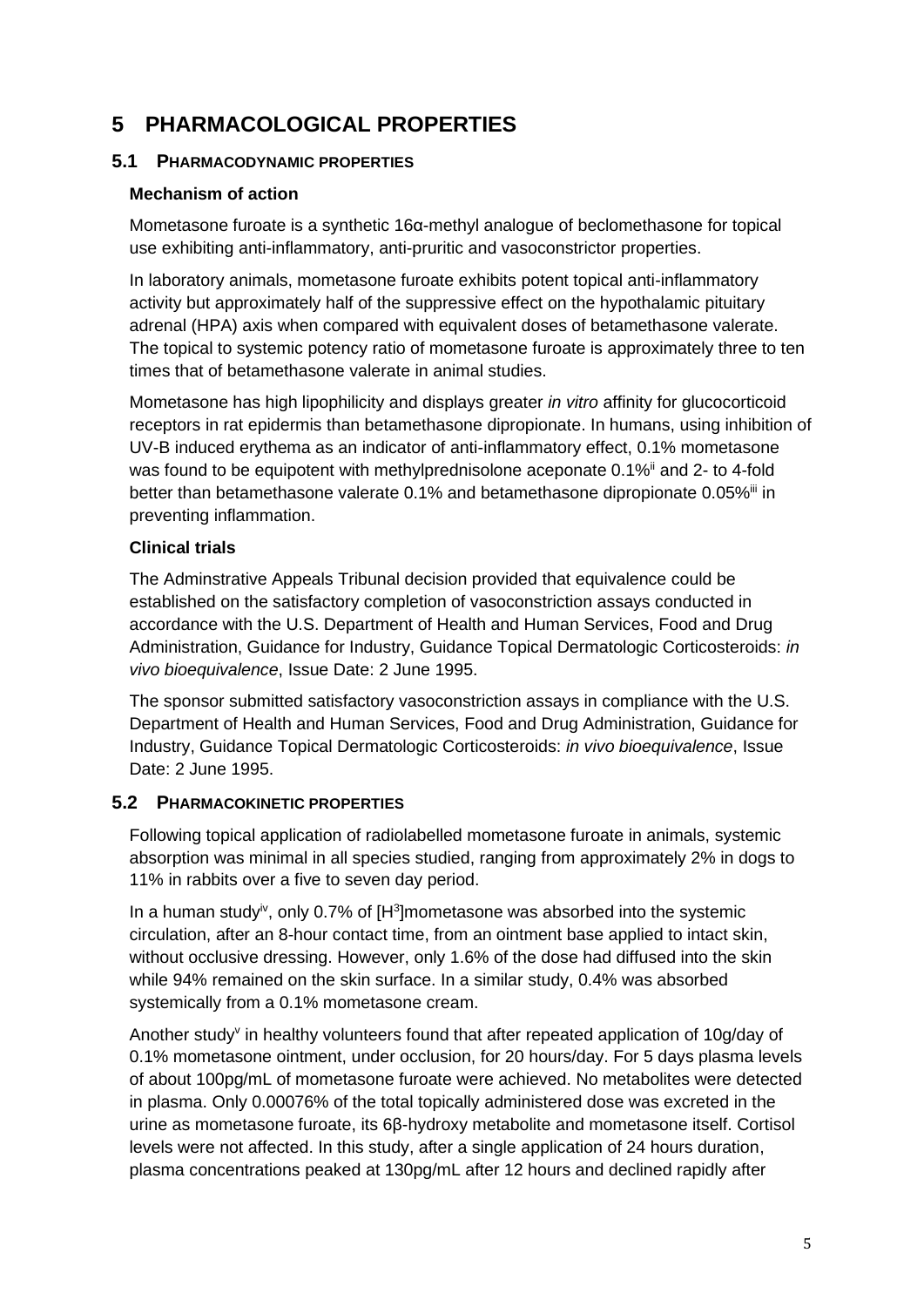removal of the ointment to 15pg/mL after 72 hours. These authors concluded that 0.1% mometasone furoate ointment had little possibility of causing systemic effects when used in the manner employed in this study.

However inflammation and/or other disease processes in the skin may increase percutaneous absorption. Over the longer term, occlusive dressings substantially increase percutaneous absorption.

The low levels absorbed systematically after topical administration and the rapid elimination can be considered responsible for the low systemic activity and minimal effect on the hypothalamic-pituitary-adrenal (HPA) axis.<sup>vi</sup>

In animal studies, 75% of a subcutaneously or peritoneally administered does was excreted in the faeces, after metabolism in the liver. $\vec{v}$  Due to the very low levels detected in plasma, metabolism in humans has not been studied.

## **5.3 PRECLINICAL SAFETY DATA**

### **Genotoxicity**

No data available.

#### **Carcinogenicity**

No data available.

## **6 PHARMACEUTICAL PARTICULARS**

### **6.1 LIST OF EXCIPIENTS**

Each gram of **Zatamil Hydrogel** contains mometasone furoate 1mg in a gel base of hexylene glycol, purified water, hypromellose and citric acid.

Each gram of **Zatamil Ointment** contains mometasone furoate 1mg in an ointment base of soft white paraffin, light liquid paraffin, hexylene glycol, polyethylene, cetostearyl alcohol, purified water, colloidal anhydrous silica, citric acid.

Each gram of **Zatamil Lotion** contains mometasone furoate 1mg in a lotion base of ethanol, propylene glycol, purified water, hypromellose and citric acid.

### **6.2 INCOMPATIBILITIES**

Incompatibilities were either not assessed or not identified as part of the registration of this medicine.

### **6.3 SHELF LIFE**

In Australia, information on the shelf life can be found on the public summary of the Australian Register of Therapeutic Goods (ARTG). The expiry date can be found on the packaging.

### **6.4 SPECIAL PRECAUTIONS FOR STORAGE**

Zatamil Hydrogel: Store below 25°C.

Zatamil Ointment: Store below 25°C.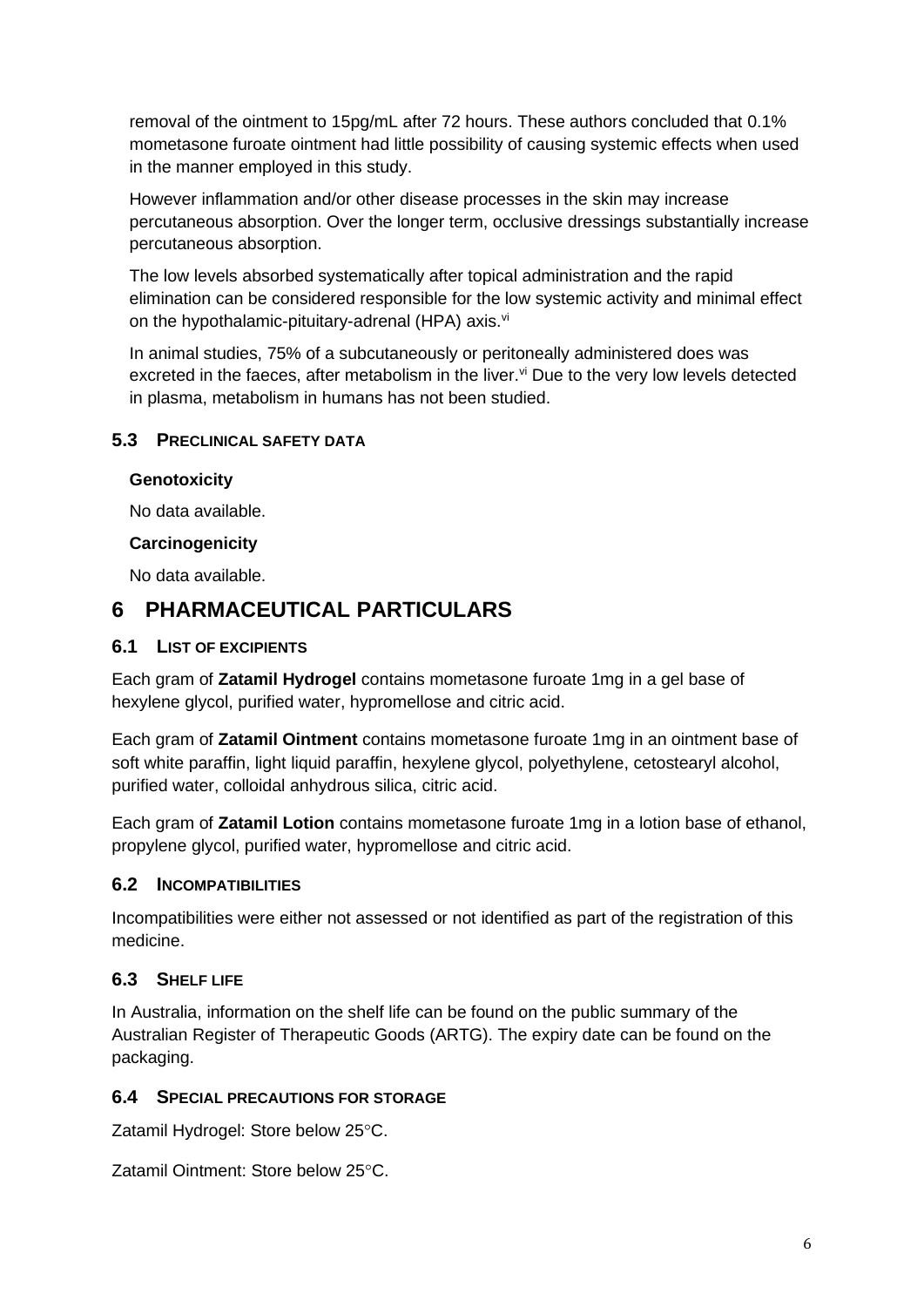Zatamil Lotion: Store below 25°C. Do not refrigerate.

#### **6.5 NATURE AND CONTENTS OF CONTAINER**

Zatamil Hydrogel: 45g, 15g and 5g\* in laminate tube with a tamper evident seal packed into a carton.

Zatamil Ointment: 45g, 15g and 5g\* in laminate tube with a tamper evident seal packed into a carton.

Zatamil Lotion: 30mL in plastic dropper bottle packed into a tamper evident carton.

\*not currently available.

#### **6.6 SPECIAL PRECAUTIONS FOR DISPOSAL**

In Australia, any unused medicine or waste material should be disposed of by taking to your local pharmacy.

### **6.7 PHYSICOCHEMICAL PROPERTIES**

### **Chemical structure**



### **CAS number**

83919-23-7

# **7 MEDICINE SCHEDULE (POISONS STANDARD)**

Zatamil Hydrogel: 45g (S4), 15g (S3)

Zatamil Ointment: 45g (S4), 15g (S3)

Zatamil Lotion 30mL (S4).

# **8 SPONSOR**

Ego Pharmaceuticals Pty Ltd. 13-31 Malcolm Road, Braeside, Victoria 3195 AUSTRALIA (ACN 005 142 361)

# **9 DATE OF FIRST APPROVAL**

This product information was approved by the Therapeutic Goods Administration on 10 May 2012.